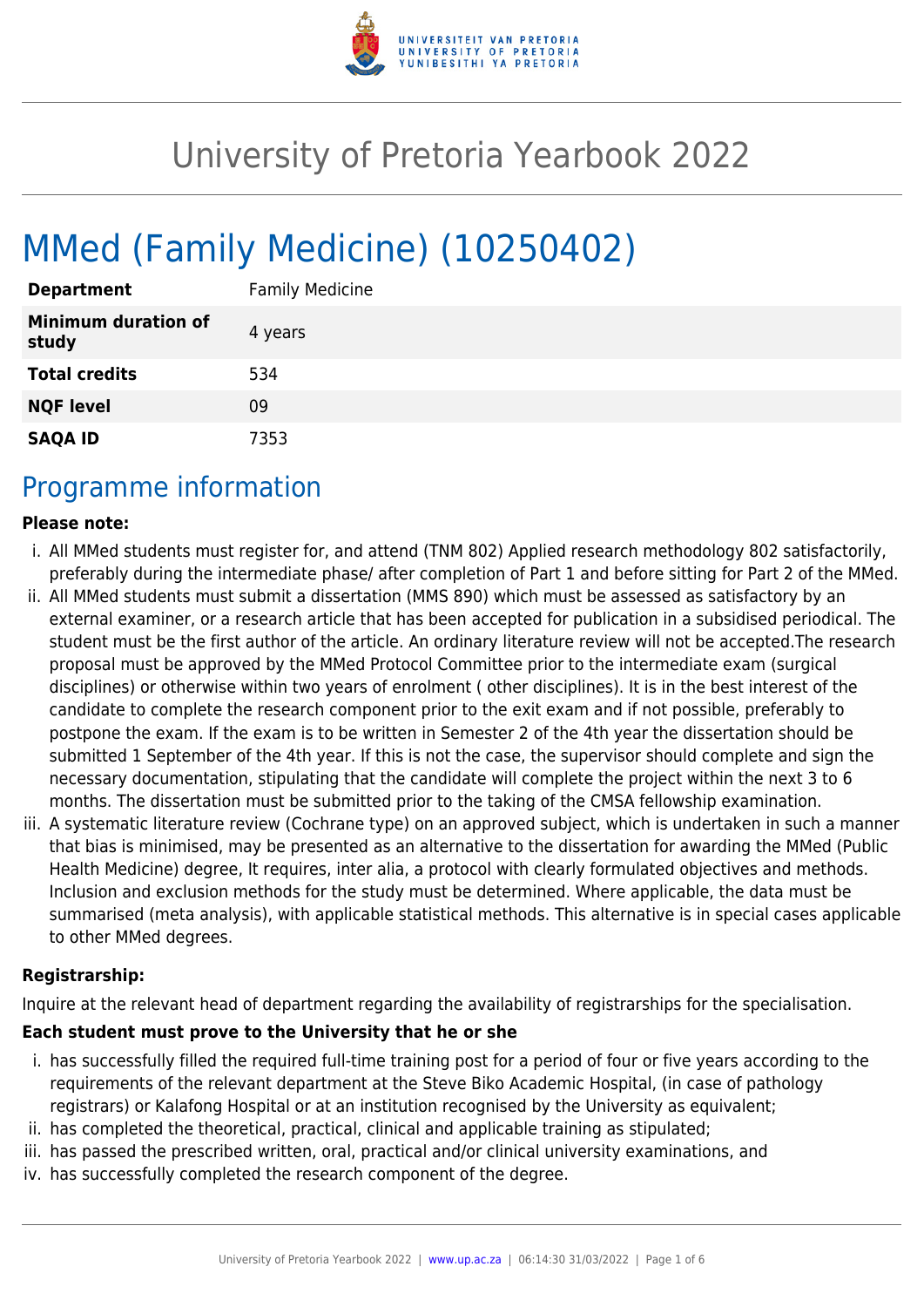

### Admission requirements

- 1. MBChB (or equivalent) degree **or** relevant medical degree with modules equivalent to at least the first two years of the MBChB degree
- 2. Currently registered as a physician with the Health Professions Council of South Africa (HPCSA) and must have been registered for at least one year

# Other programme-specific information

**"Major subject"** refers to the recognised field of study in Medicine in which the student specialises. The study of the major subject extends over four or five years, as prescribed by the relevant department.

# Exemption

- i. The Faculty Board may grant partial exemption from the training and work on the grounds of comparable training and experience completed in another post or at another recognised institution – with the proviso that exemption from a maximum period of 18 months may be granted with regard to four-year and five-year programmes.
- ii. Exemption from a maximum of three years may be granted by the Department of Medical Oncology for the MMed in Medical Oncology [MMed(MedOnc)] on the grounds of the MMed(Int) or MMed(Paed) degree of this University, or experience recognised by the University as equivalent.
- iii. Exemption from a maximum of two years' clinical training may be granted in the Department of Forensic Medicine in respect of the MMed(Path) degree with specialisation Forensic Pathology, to a candidate already in possession of an MMed degree (or a degree deemed equivalent by the University) with specialisation in Anatomical Pathology.

# Pass with distinction

The degree is conferred at the end of the prescribed training period (i.e. three, four or five years, respectively). The degree is conferred with distinction on a student who has obtained a final mark of at least 75% in his or her major subject.

# General information

#### **Registrars**

Departments expect registrars to participate increasingly in the examining and treatment of patients in the hospital, both in-patients and out-patients, as well as performing and interpreting tests in the laboratory (where applicable); initially under supervision and later increasingly at their own responsibility. Lectures/symposia with closely related departments are organised, as well as discussions of literature, etc.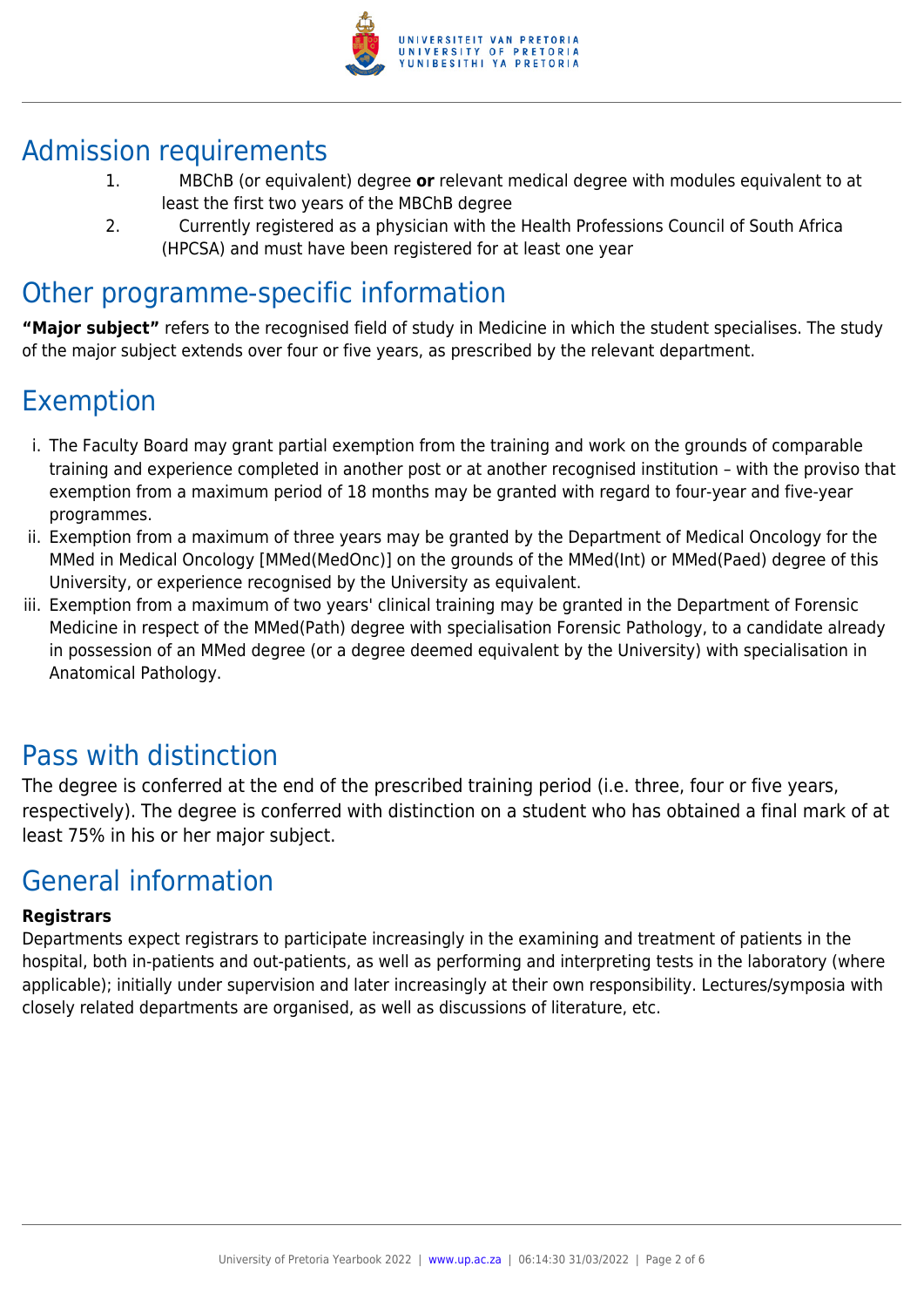

## Curriculum: Year 1

#### **Minimum credits: 534**

### **Core modules**

[Family medicine 805](https://www.up.ac.za/yearbooks/2022/modules/view/HAK 805) (HAK 805) - Credits: 354.00 [Dissertation 890](https://www.up.ac.za/yearbooks/2022/modules/view/MMS 890) (MMS 890) - Credits: 180.00 [Applied research methodology 802](https://www.up.ac.za/yearbooks/2022/modules/view/TNM 802) (TNM 802) - Credits: 0.00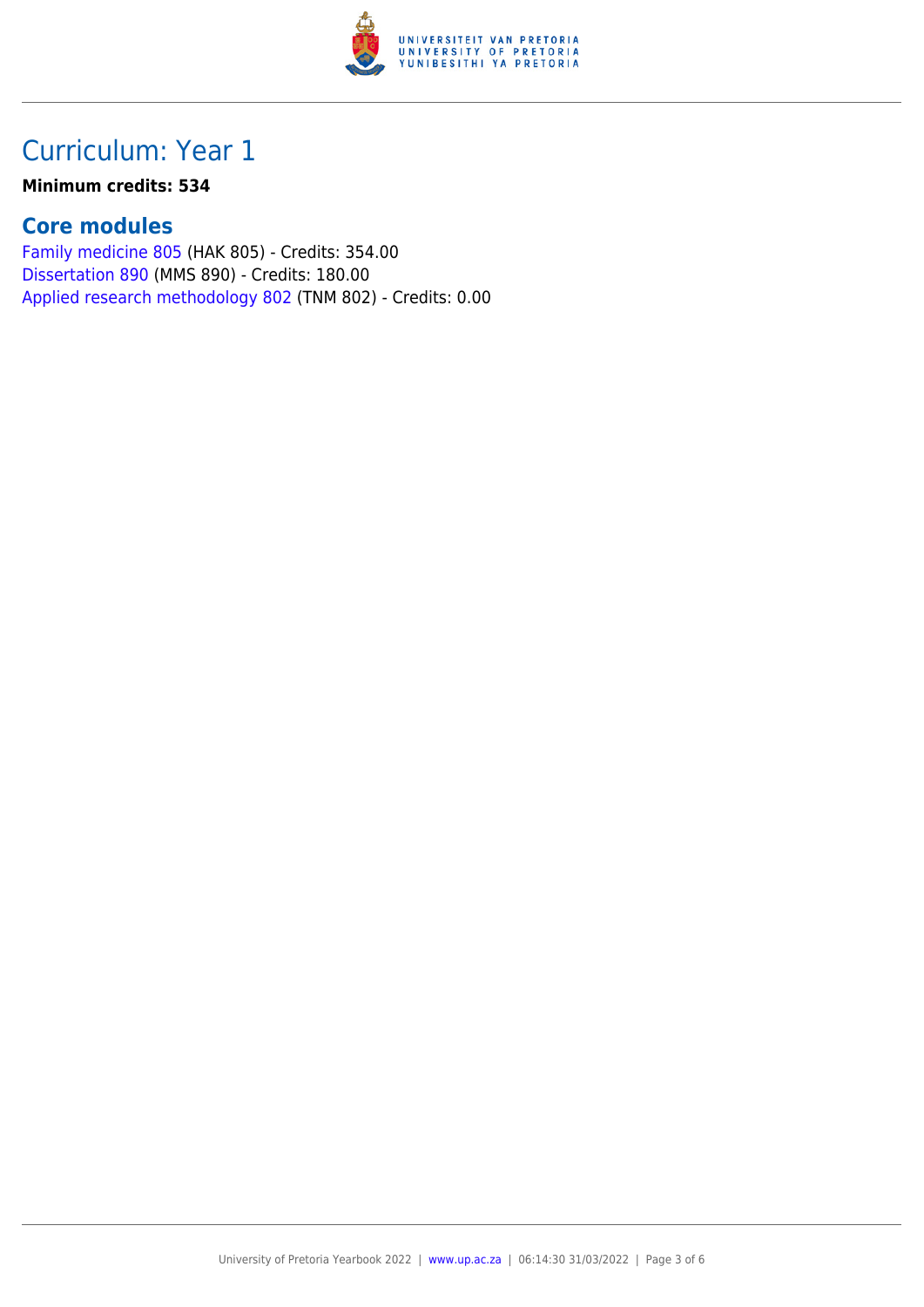

# Curriculum: Year 2

#### **Minimum credits: 534**

### **Core modules**

[Family medicine 805](https://www.up.ac.za/yearbooks/2022/modules/view/HAK 805) (HAK 805) - Credits: 354.00 [Dissertation 890](https://www.up.ac.za/yearbooks/2022/modules/view/MMS 890) (MMS 890) - Credits: 180.00 [Applied research methodology 802](https://www.up.ac.za/yearbooks/2022/modules/view/TNM 802) (TNM 802) - Credits: 0.00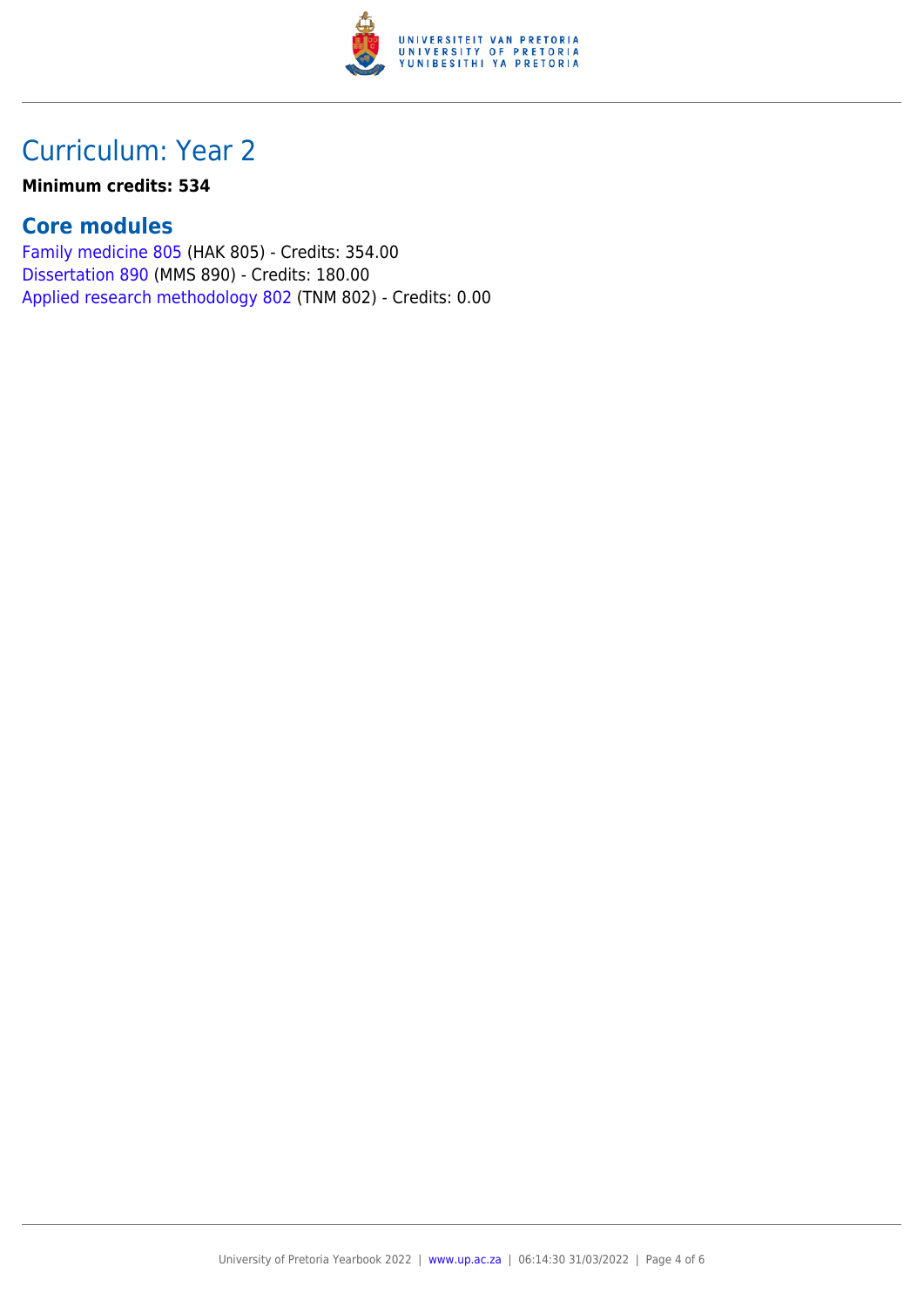

## Curriculum: Year 3

#### **Minimum credits: 534**

### **Core modules**

[Family medicine 805](https://www.up.ac.za/yearbooks/2022/modules/view/HAK 805) (HAK 805) - Credits: 354.00 [Dissertation 890](https://www.up.ac.za/yearbooks/2022/modules/view/MMS 890) (MMS 890) - Credits: 180.00 [Applied research methodology 802](https://www.up.ac.za/yearbooks/2022/modules/view/TNM 802) (TNM 802) - Credits: 0.00